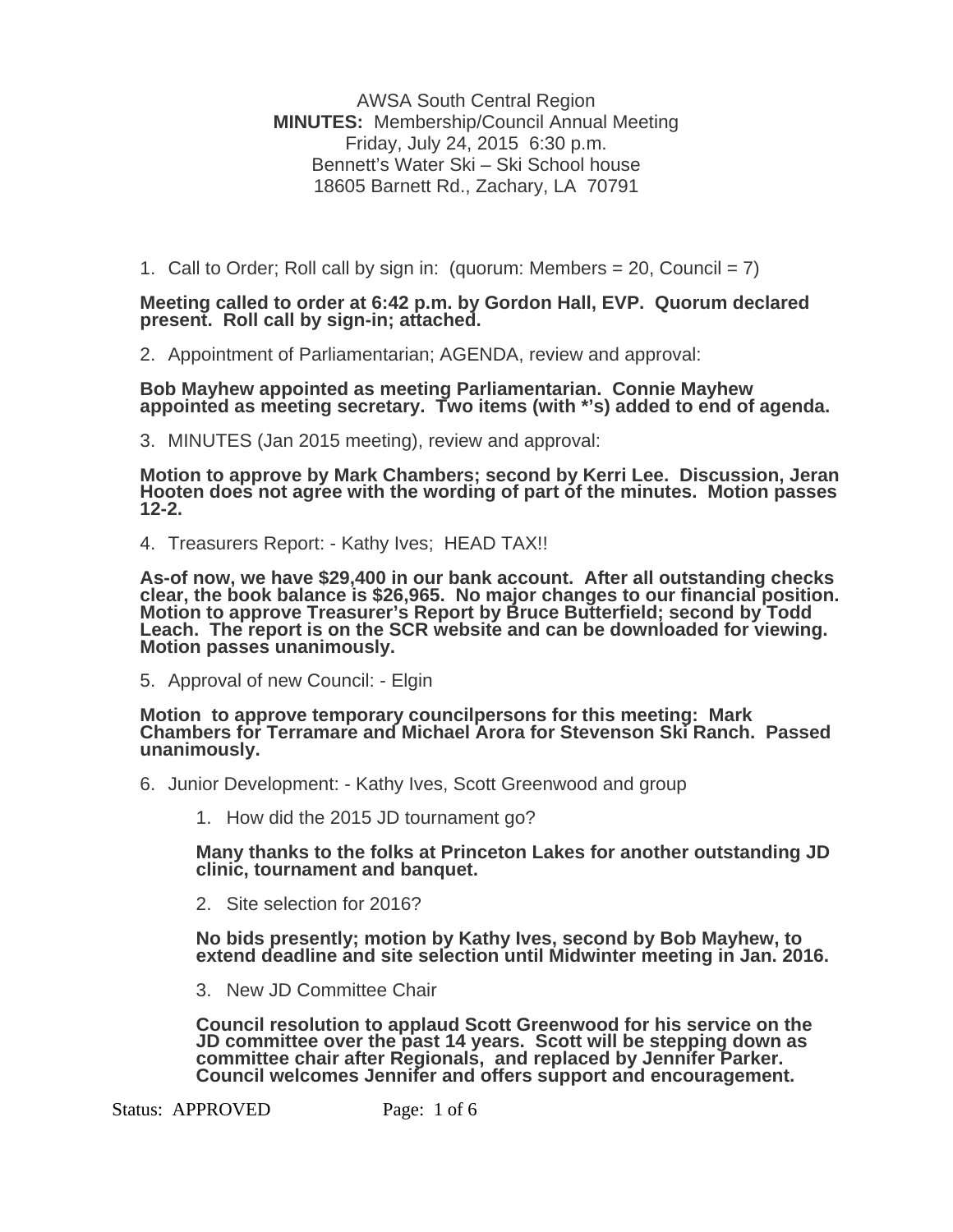7. Membership issues: (all senior members are eligible to vote on the following)

## **Meeting turned over to Elgin Faulkner to preside over this item #7, as Chair of Tellers Committee.**

- 1. Election of EVP (1 year term); **Gordon Hall re-elected for another term,**
- 2. Election of Director (3 year term); Julie Krueger re-elected for another<br>term, by acclamation (motion: Bob M, second Janet Hooten)<br>3. Election of Alternate Director (3 year term); Bob Mayhew elected as<br>alternate directo
- 
- **Motion (Julie, second Mark Chambers) to defer until November, and direct the EVP to work on finding a suitable host. This needs to be know prior to putting together next year's tournament schedule at the local level. Motion carries.**
- 8. Council Issues (Only council members are eligible to vote on the following)
	- 1. Certify elections of EVP and Directors. **Passed 10-0**
	- 2. Elect (re-elect) Vice-EVP and Treasurer. Re-elected Jerry Bautsch and<br>Kathy Ives as Vice-EVP and Treasurer, respectively. Motion: Bob<br>Mayhew, second Michael Arora. Passed 10-0<br>3. 2016 SCR Midwinter meeting: See discussi
	- **Business, below**
	- **4.** Renew grants to Webmaster, Seeding Chair and Treasurer. **The grants are \$300 each, per year. Melissa Huitt is Seeding Chair; Kathy Ives is Treasurer. We presently do not have a Webmaster, Gordon and Kathy are doing it, and the \$300 grant for that has not been paid, and will not be paid unless a webmaster is found. Motion to approve (Julie K/Bob M); passes unanimously.**
- 9. Other business, old and new:
	- 1. Requirements and deadlines for posting tournament announcements to web

Motion by Gordon to require all tournaments approved at the Mid-winter<br>meeting to be entered into the USA-WS sanctioning system by March 1.<br>Any missing details or info not yet known will be put as "TBA". This<br>way the onlin **serve as a place-holder. Motion approved.** 

2. State tournament weekend

Reminder to everyone that council voted at the mid-winter meeting to<br>dedicate one weekend for holding state championship tournaments.<br>this is a regional qualifying tournament (along with the JD tournament).<br>Discussion of w

3. Texas State Championships – bid, rotate location?

**Floyd McCreight presented the results of a survey (see attached) which showed 77% favored rotating the tournament among other clubs.** 

Status: APPROVED Page: 2 of 6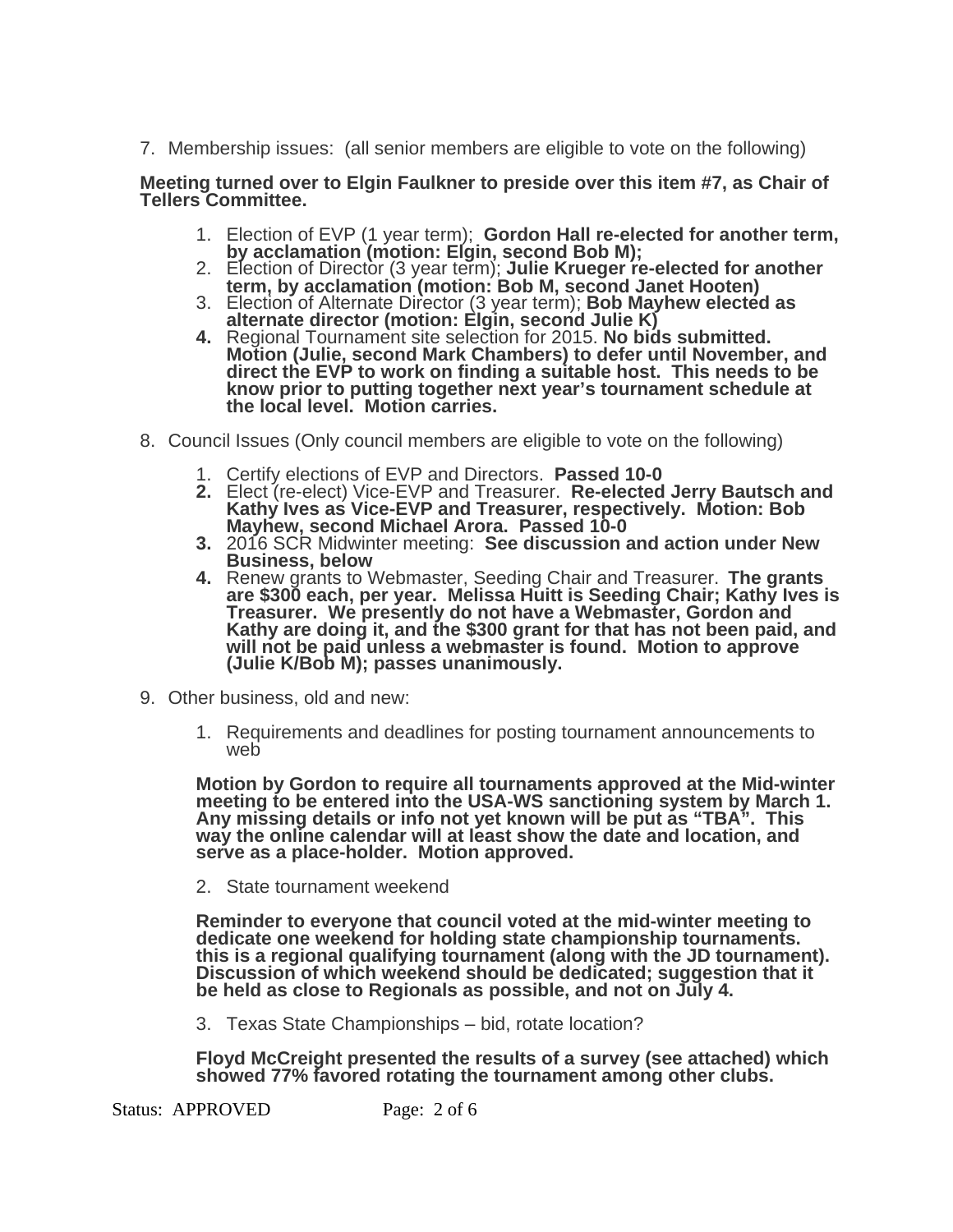**Motion by Gordon: Rotate the Texas State Championship tournament each year among the areas of Central, North and South Texas. Discussion of who would be determine the rotation order and club selection. Motion withdrawn by Gordon. Motion to table until next meeting by Jeran Hooten. Discussion. Motion to table passes 13 – 9.** 

4. Regional Recommendations to AWSA Bd. of Directors Mtg.

**Get these to Gordon or Julie whenever you can, but prior to the AWSA board meeting at Nationals. Make your voice heard; this is how changes to the organization get made.** 

**5. \* Go-To-Meeting at Mid-winter meeting:** 

**Motion by Bob Mayhew, second by Ron Ives, to hold 2016 Midwinter**  Yes we will facilitate folks to attend via virtual methods (Go-To-Meeting,<br>Webex, e.g.). Motion carries.

6. **\* Disband Special Committee for Selection of two appointed judges for Regionals:**

**Motion by Julie Krueger, second by Janet Hooten, to disband this committee and practice. Discussion: The committee has served its purpose and is no longer needed or desired. We now have plenty of qualified judges who are putting in for appointed slots at Regionals. Motion approved.** 

10. ADJOURN: Junior Awards and party starts at 7:30 p.m.

**Meeting adjourned at 7:42 p.m.** 

**Minutes recorded by Connie Mayhew and transcribed by Gordon Hall.** 

**MINUTES APPROVED BY REGIONAL COUNCIL JAN. 9, 2016**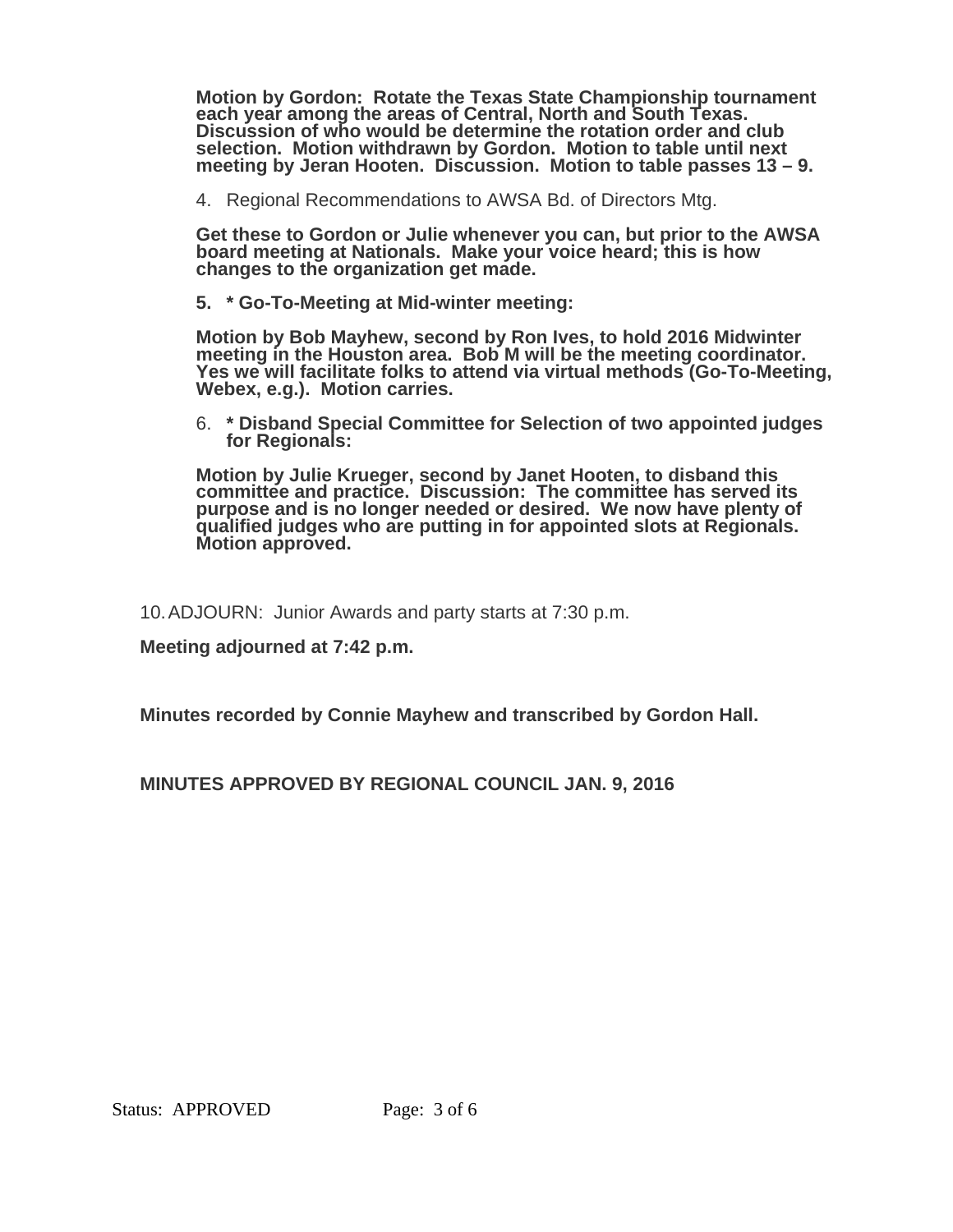SCRABusines Mtg. 7/24/5 Email Gordon Hall Kelly Sturmsh Kelly. Stumph 14 (a gmail. com<br>jihooten esbeglobal. net erea Hoote ishouten@sucglobe.net Domelle Diyosh delskier te ychou com parker.jennifer30@gmail.com Jennifer Parker novalape dunlapmarketing, com Mike Dunlap texaspalms @ ad1. com (Exercison for Mark Chambers derasaugheverigon, net David Derasayh Floyd McCreight formsait aux @ sol. rom.<br>Michael. arora@gmail.com (552 Michael Arora Terri Arosa terri cannaliato@gmail.com ELSIN FALKILNER ELGINAUGUST 78 @ GLAAIL.COM skident@gmail.com Bob Mayhow Kathryn *Tves* Kathryn. Ives@gmail.com Darit Nichols kaynichols@hotmail.com Kary Nichal kelvin@sportpixusa.net Kelvin Kelm Bruce. Kim @ Texpma. net Bruce Butterfield Jupenner @hotmail.com Jon Penner kwegrstiegned.com<br>tristina.lindsey Chotmail.com<br>Cocococo Kleeskienotmail.com Lon Kruger<br>Tina Lindsey **Jerri Lee** Rections @ Krispy Kindy. -Lating With

Status: APPROVED Page: 4 of 6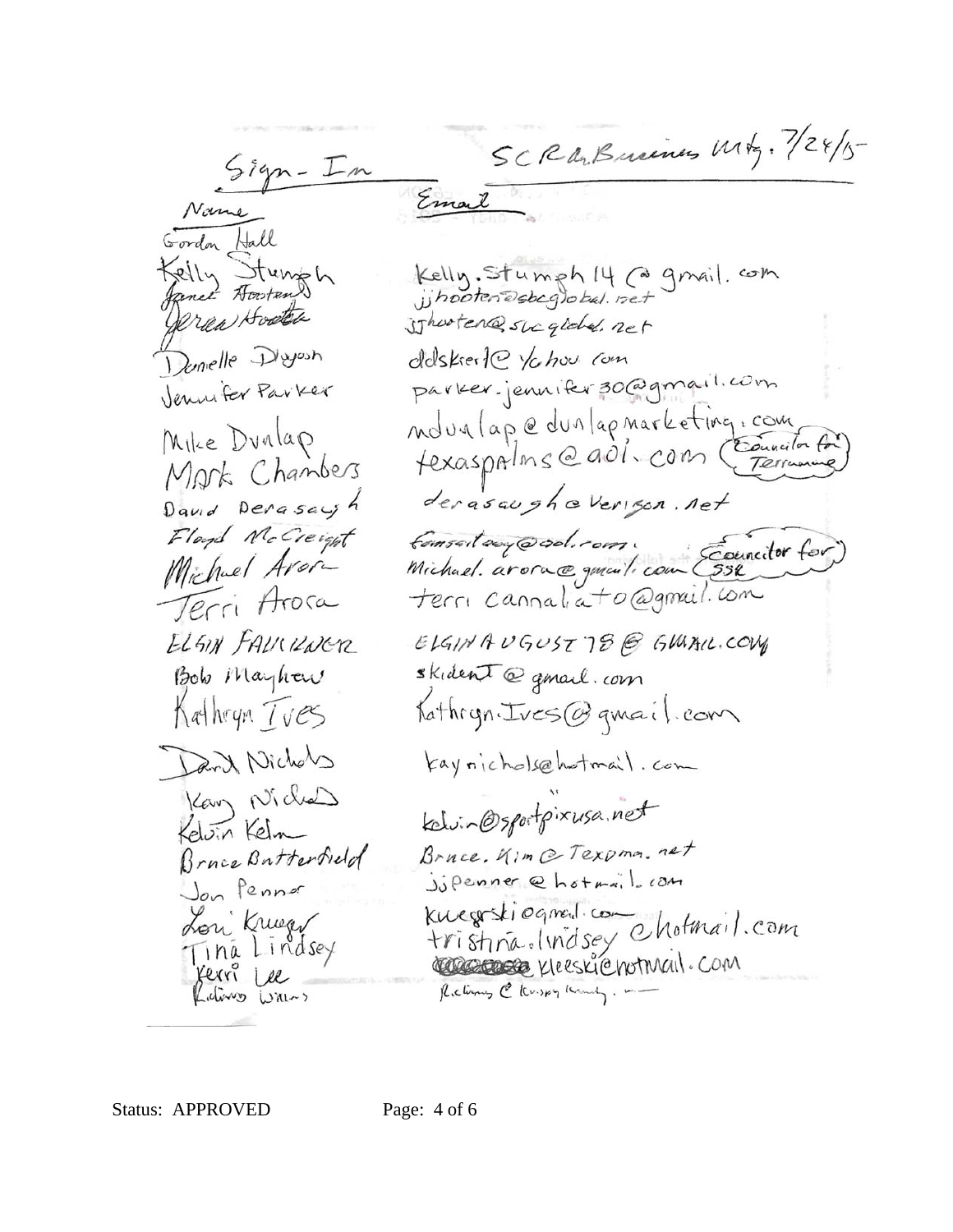Sign-In Cont... Name<br>(IFF Stockstill Van Parko bdd Leach Suson Leach Kontres<br>Korth Linsonneson

Email CHOCKSAIN CWLede SALe todd etxleach, com Susance txleach com ranves 57 ognasil com Kerry, Lindom ulder Unlieskis 350 yoloo.com

Status: APPROVED Page: 5 of 6